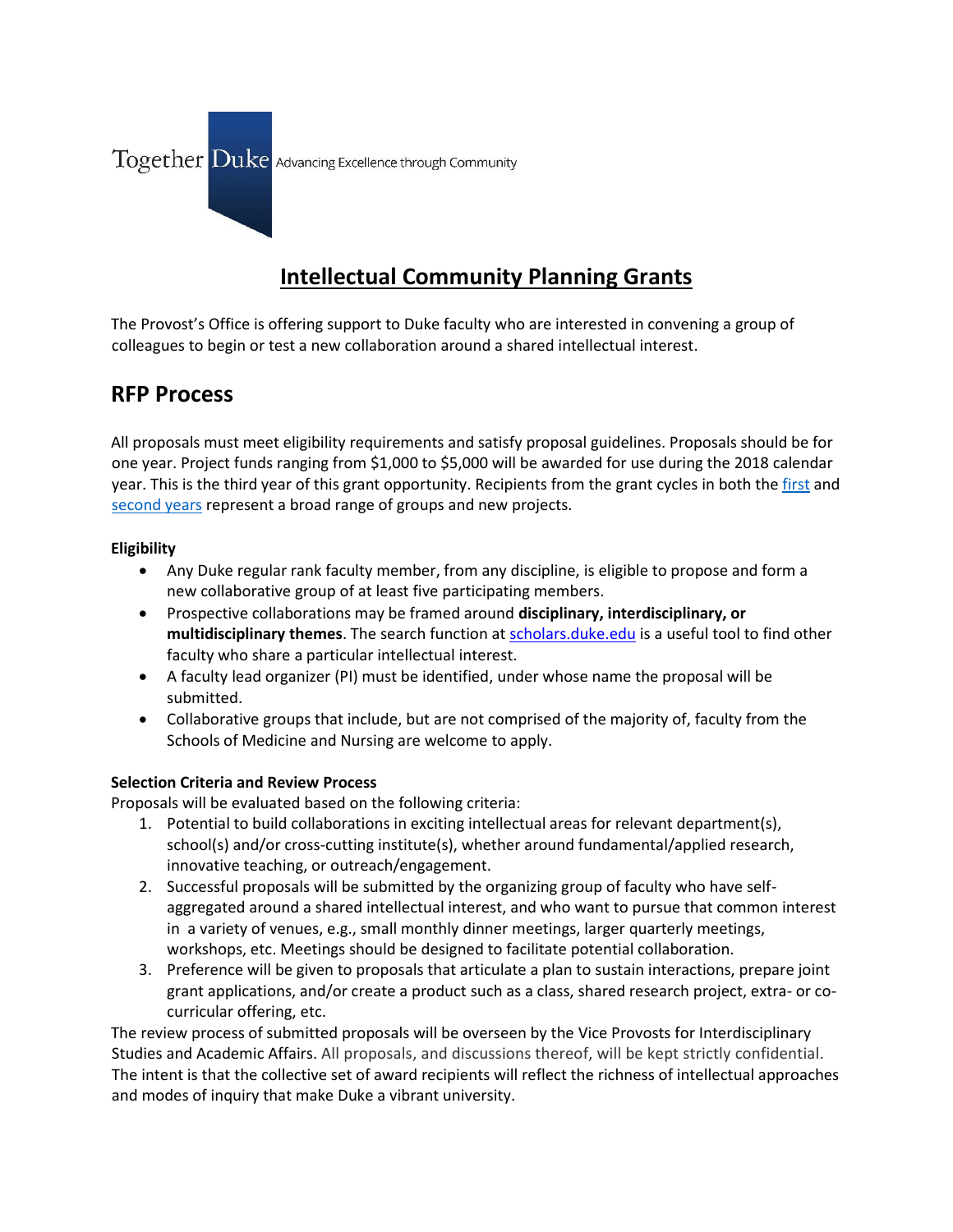# **Funding**

Awards of \$1,000-\$5,000 will be provided to support each successful proposal. Funds can be used to cover the cost of food, meeting venue, external speakers or other meeting costs, and/or exploratory research (as by an RA) into potential collaborators at Duke, UNC, NC State, NCCU, RTI, etc.

# **Proposal Requirements**

The Provost's Office uses *MyResearchProposal* online application software to submit applications. You will be asked to upload the following documents:

- 1. a **brief** (**maximum two-page**) **narrative** that articulates (1) the area of shared intellectual interest, (2) the question or problem the group proposes to explore, (3) the proposed faculty group's unique position and qualifications for engaging in the interest area and/or addressing the question or problem, (4) activities the group plans to conduct during the exploratory period, and (5) anticipated outcome (e.g., sustained interactions, joint grant application, new educational offering, Bass Connections project team proposal, research project, etc.);
- 2. **whether this is a nascent or continuing collaboration**; if continuing, a brief explanation of the activities to date;
- 3. a proposed **budget**;
- 4. **information on other funding** already obtained or requested;
- 5. a listing of the organizing core faculty group with **2-page CVs** for each.

### **Instructions**

- ▶ To apply visit<http://bit.ly/myresearchproposal>, click on "Create New User" (or log in if you already have an account). Proposals must be submitted under the faculty lead organizer (PI)'s name.
- A step-by-step user's guide for applying via the *MyResearchProposal* software is available Please review thi[s document.](https://www.ctsi.duke.edu/sites/www.ctsi.duke.edu/files/images/Applicant%20Work%20Flow_%20My%20Research%20Proposal%20Instructions_20170307.pdf)
- Enter Access Code **'PROVOST'** then select the **Intellectual Community Planning Grant** opportunity and follow the instructions.
- For any questions concerning *MyResearchProposal* passwords or system issues, please contact Anita Grissom or Kara McKelvey at [myresearchproposal@duke.edu.](mailto:myresearchproposal@duke.edu)

### **Timeline**

| RFP released                                                   | 09/20/2017               |
|----------------------------------------------------------------|--------------------------|
| RFP deadline for submission<br><b>FXTENDED – new deadline:</b> | 10/20/2017<br>10/27/2017 |
| Project winner(s) notified                                     | 11/01/2017               |
| Funds made available (or sooner upon request)                  | 01/01/2018               |

#### **Contact**

For any questions regarding your proposal, please contact: Mindy Miller, Manager, Special Projects[, mindy.miller@duke.edu](mailto:mindy.miller@duke.edu)